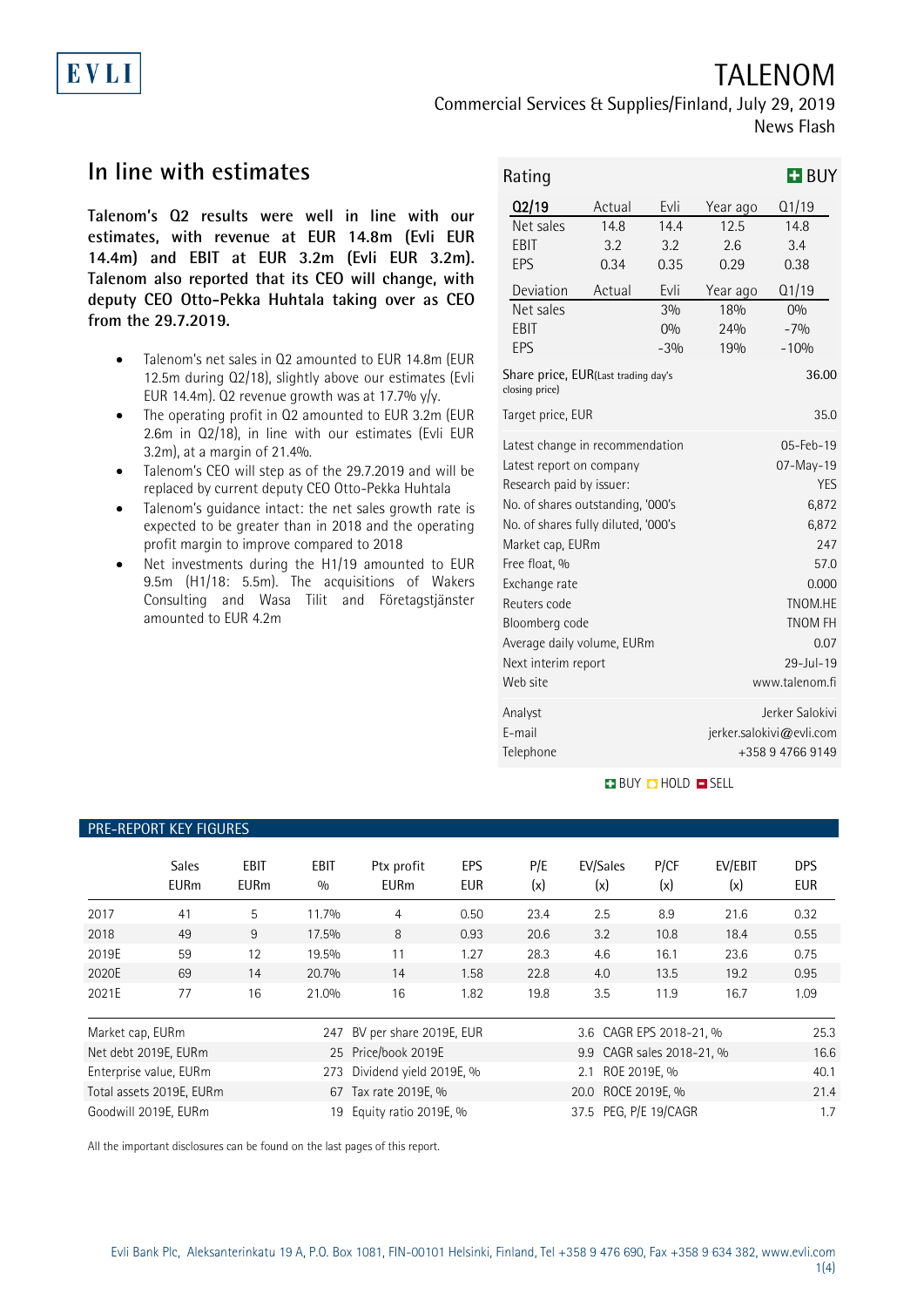#### Important Disclosures

Evli Research Partners Plc ("ERP") uses 12-month target prices. Target prices are defined by utilizing analytical techniques based on financial theory including (but not limited to) discounted cash flow analysis and comparative valuation. The selection of valuation methods depends on different circumstances. Target prices may be altered on the basis of new information coming to light in the underlying company or changes in interest rates, changes in foreign exchange rates, other securities prices or market indices or outlook for the aforementioned factors or other factors that may change the conditions of financial markets. Recommendations and changes by analysts are available at https://research.evli.com/JasperAllModels.action?authParam=key;461&tauthParam=x;G3rNagWrtf7K&tauthType=3 Investment recommendations are defined as follows: Target price compared to share price Recommendation<br>  $\epsilon$  -10 % < -10 % SELL  $-10 - (+10) \%$  HOL<br>  $> 10 \%$  RIJY  $> 10 \frac{0}{0}$ ERP's investment recommendation of the analyzed company is updated at least 2 timer per year. 60% 53% 50% 39% 40% 30% 20% 8% 10% 0% Sell Hold Buy

The graph above shows the distribution of ERP's recommendations of companies under coverage in 1st of February 2019. If recommendation is not given, it is not mentioned here.

#### Name(s) of the analyst(s): Salokivi

This research report has been prepared by Evli Research Partners Plc ("ERP" or "Evli Research"). ERP is a subsidiary of Evli Bank Plc. Production of the investment recommendation has been concluded on 7.5.2019, 9:00. This report has been published on 29.7.2019, 13:50.

None of the analysts contributing to this report, persons under their guardianship or corporations under their control have a position in the shares of the company or related securities.

The date and time for any price of financial instruments mentioned in the recommendation refer to the previous trading day's closing price(s) unless otherwise stated in the report.

Each analyst responsible for the content of this report assures that the expressed views accurately reflect the personal views of each analyst on the covered companies and securities. Each analyst assures that (s)he has not been, nor are or will be, receiving direct or indirect compensation related to the specific recommendations or views contained in this report.

Companies in the Evli Group, affiliates or staff of companies in the Evli Group, may perform services for, solicit business from, hold long or short positions in, or otherwise be interested in the investments (including derivatives) of any company mentioned in the publication or report.

Neither ERP nor any company within the Evli Group have managed or co-managed a public offering of the company's securities during the last 12 months prior to, received compensation for investment banking services from the company during the last 12 months prior to the publication of the research report.

ERP has signed an agreement with the issuer of the financial instruments mentioned in the recommendation, which includes production of research reports. This assignment has a limited economic and financial impact on ERP and/or Evli. Under the assignment ERP performs services including, but not limited to, arranging investor meetings or –events, investor relations communication advisory and production of research material.

ERP or another company within the Evli Group does not have an agreement with the company to perform market making or liquidity providing services.

For the prevention and avoidance of conflicts of interests with respect to this report, there is an information barrier (Chinese wall) between Investment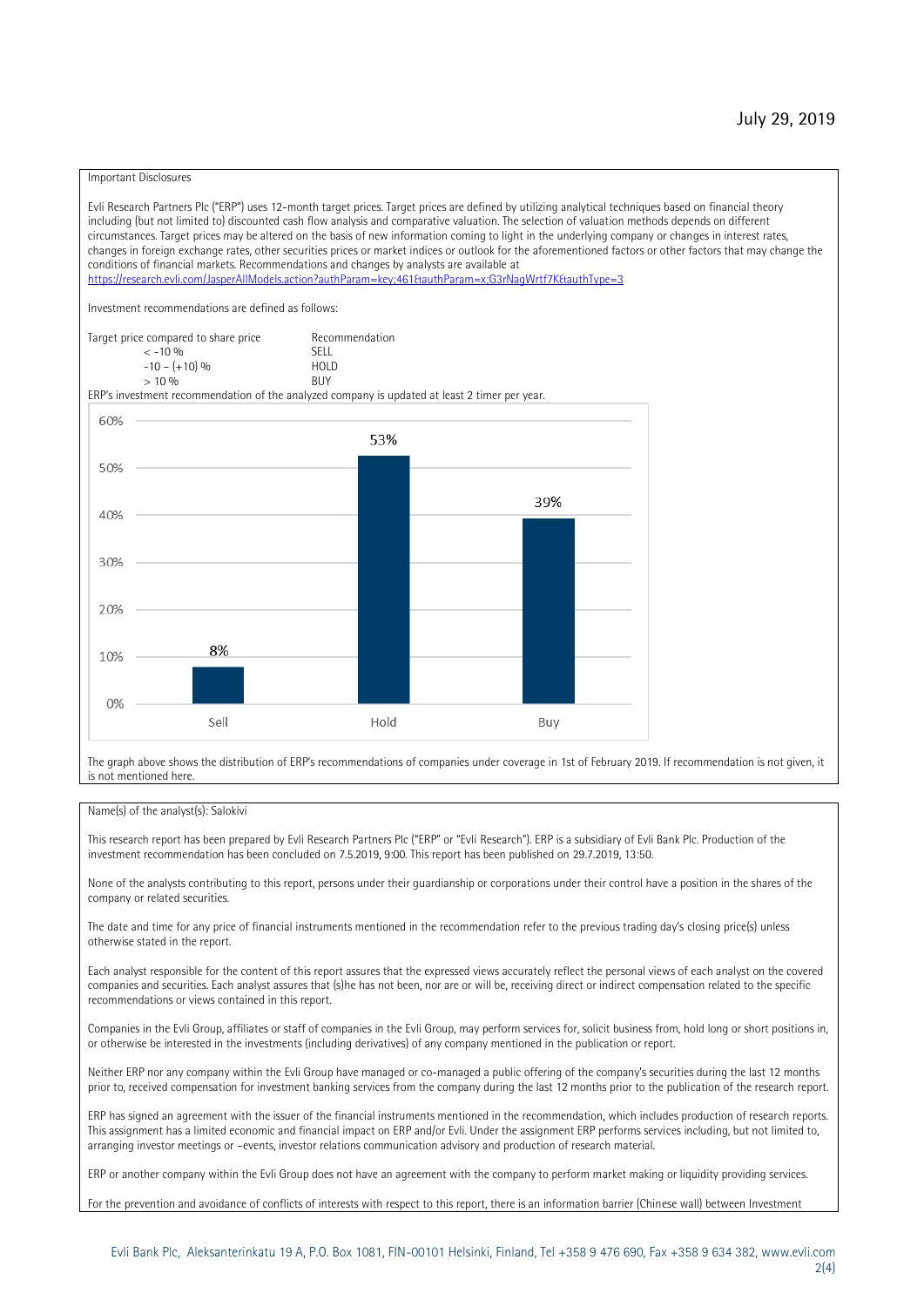Research and Corporate Finance units concerning unpublished investment banking services to the company. The remuneration of the analyst(s) is not tied directly or indirectly to investment banking transactions or other services performed by Evli Bank Plc or any company within Evli Group.

This report has been disclosed to the company prior to its dissemination. The company has not made any amendments to its contents. Selected portions of the report were provided to the company for fact checking purposes only.

This report is provided and intended for informational purposes only and may not be used or considered under any circumstances as an offer to sell or buy any securities or as advice to trade any securities.

This report is based on sources ERP considers to be correct and reliable. The sources include information providers Reuters and Bloomberg, stock-exchange releases from the companies and other company news, Statistics Finland and articles in newspapers and magazines. However, ERP does not guarantee the materialization, correctness, accuracy or completeness of the information, opinions, estimates or forecasts expressed or implied in the report. In addition, circumstantial changes may have an influence on opinions and estimates presented in this report. The opinions and estimates presented are valid at the moment of their publication and they can be changed without a separate announcement. Neither ERP nor any company within the Evli Group are responsible for amending, correcting or updating any information, opinions or estimates contained in this report. Neither ERP nor any company within the Evli Group will compensate any direct or consequential loss caused by or derived from the use of the information represented in this publication.

All information published in this report is for the original recipient's private and internal use only. ERP reserves all rights to the report. No part of this publication may be reproduced or transmitted in any form or by any means, electronic, mechanical, photocopying, recording or otherwise, or stored in any retrieval system of any nature, without the written permission of ERP.

This report or its copy may not be published or distributed in Australia, Canada, Hong Kong, Japan, New Zealand, Singapore or South Africa. The publication or distribution of this report in certain other jurisdictions may also be restricted by law. Persons into whose possession this report comes are required to inform themselves about and to observe any such restrictions.

Evli Bank Plc is not registered as a broker-dealer with the U. S. Securities and Exchange Commission ("SEC"), and it and its analysts are not subject to SEC rules on securities analysts' certification as to the currency of their views reflected in the research report. Evli Bank is not a member of the Financial Industry Regulatory Authority ("FINRA"). It and its securities analysts are not subject to FINRA's rules on Communications with the Public and Research Analysts and Research Reports and the attendant requirements for fairness, balance and disclosure of potential conflicts of interest. This research report is only being offered in U.S. by Auerbach Grayson & Company, LLC (Auerbach Grayson) to Major U.S. Institutional Investors and is not available to, and should not be used by, any U.S. person or entity that is not a Major U.S. Institutional Investor. Auerbach Grayson is a broker-dealer registered with the U.S. Securities and Exchange Commission and is a member of the FINRA. U.S. entities seeking more information about any of the issuers or securities discussed in this report should contact Auerbach Grayson. The securities of non-U.S. issuers may not be registered with or subject to SEC reporting and other requirements.

ERP is not a supervised entity but its parent company Evli Bank Plc is supervised by the Finnish Financial Supervision Authority.